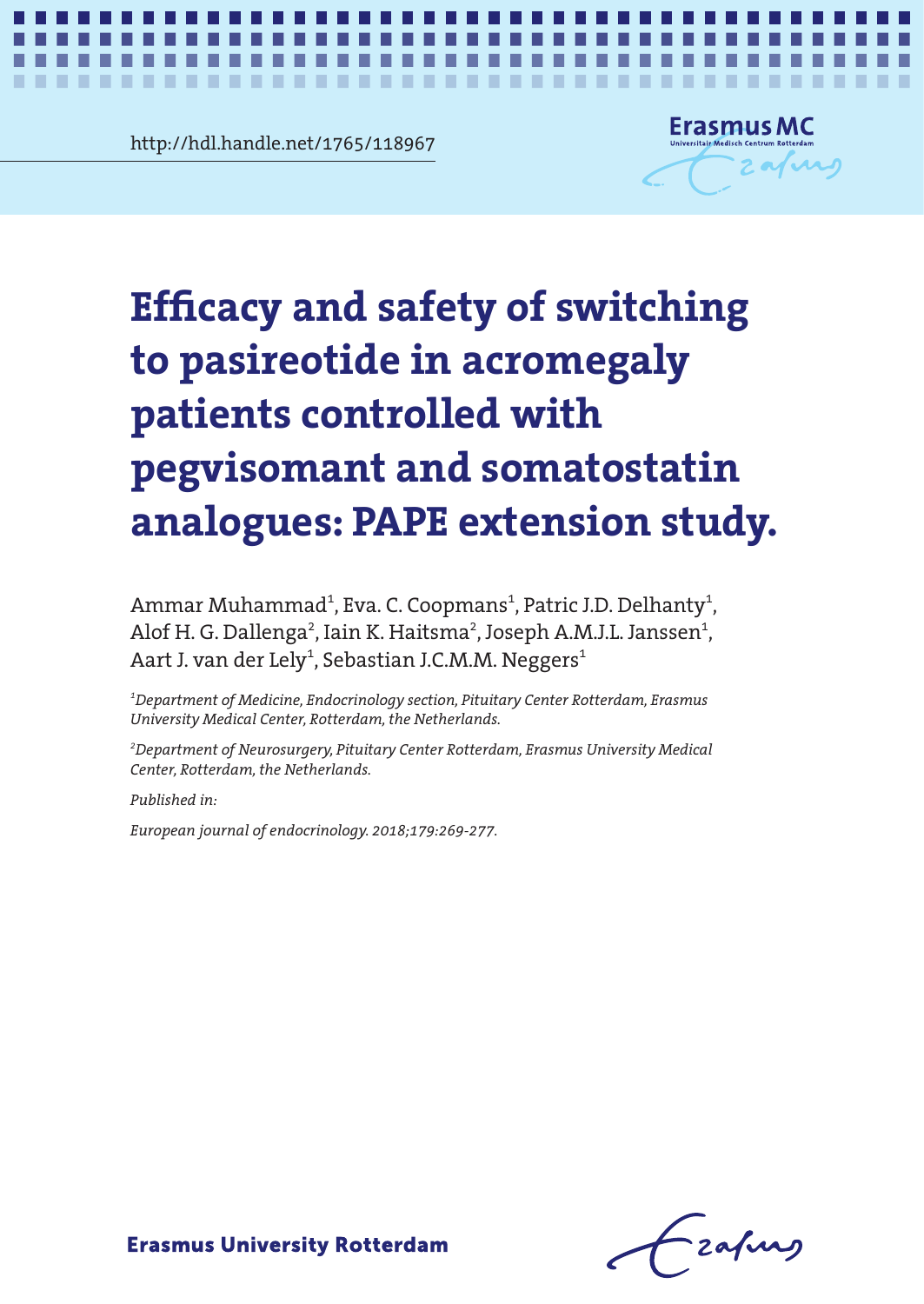# **Abstract**

**Objective:** to assess the efficacy and safety after 48 weeks of treatment with pasireotide long-acting-release (PAS-LAR) alone or in combination with pegvisomant in patients with acromegaly. In addition, we assessed the relation between insulin secretion and pasireotide-induced hyperglycemia.

**Design:** The PAPE extension study is a prospective follow-up study until 48 weeks after the core study of 24 weeks.

**Methods:** 59 out of 61 patients entered the extension study. Efficacy was defined as the percentage of patients achieving IGF-I normalization  $( \leq 1.2 \times$  the Upper Limit of Normal (ULN)) at 48-weeks through protocol-based adjustment of pegvisomant and PAS-LAR doses. At baseline, insulin secretion was assessed by an oral glucose tolerance test (OGTT).

**Results:** At the end of the study median IGF-I was 0.98 x ULN, and 77% of patients achieved normal IGF-I levels with a mean pegvisomant dose of 64 mg/week, and an overall cumulative pegvisomant dose reduction of 52%. Frequency of diabetes mellitus increased from 68% at 24 weeks to 77% at 48 weeks, and 9 patients discontinued PAS-LAR treatment, mainly because of severe hyperglycemia. Pasireotide-induced hyperglycemia was inversely correlated with baseline insulin secretion (r = −0.37, *P*  $(0.005)$ .

**Conclusions:** PAS-LAR normalizes IGF-I levels in most acromegaly patients, with a fifty percent pegvisomant-sparing effect. However, PAS-LAR treatment coincided with a high incidence of diabetes mellitus. The risk for developing diabetes during PAS-LAR treatment seems inversely related to insulin secretion at baseline.

Frahing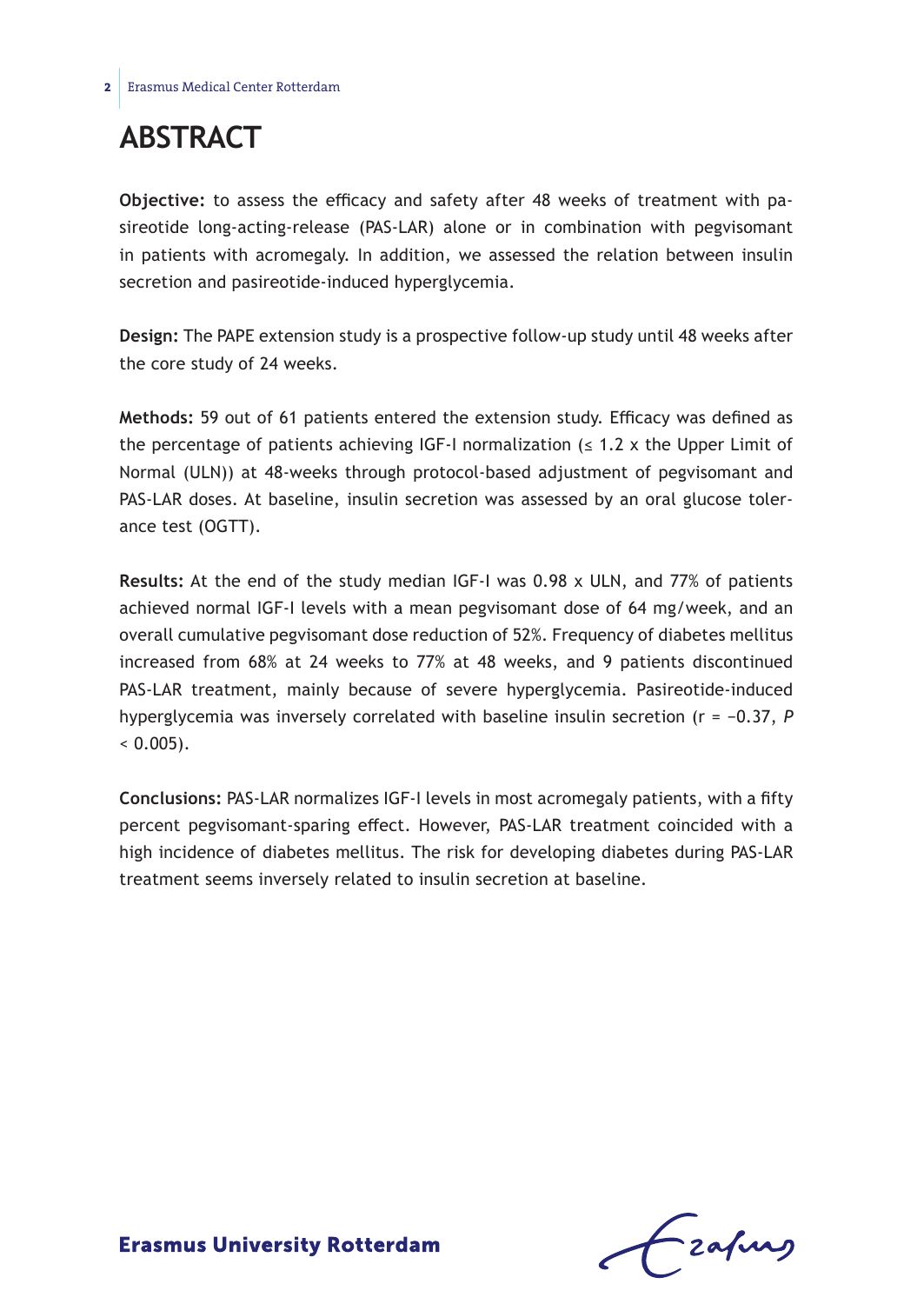# **Introduction**

Acromegaly is a systemic condition most commonly caused by pituitary adenomas secreting excess growth hormone (GH) and insulin-like growth factor I (IGF-I) levels, leading to increased mortality and morbidity (1). The main goals of the present treatment for acromegaly are to normalize GH and IGF-I levels, reduce or control tumor size, and to improve quality of life (QoL) and multisystem comorbidities (2, 3).

First-generation long-acting somatostatin analogues (LA-SSAs) are considered the mainstay medical treatment of acromegaly. LA-SSAs suppress GH secretion by preferential binding to somatostatin receptor subtype 2a  $(SST<sub>2a</sub>)$ . LA-SSAs have favorable safety profiles and a clinically neutral impact on glucose homeostasis (4, 5). In clinical practice only about 40% of patients treated with monotherapy LA-SSAs achieve biochemical normalization of GH and IGF-I. Therefore, most patients are refractory to treatment with LA-SSAs, and require additional therapies (6-8).

The competitive GH receptor antagonist pegvisomant (PEGV) is currently the most effective treatment to normalize circulating IGF-I levels in acromegaly, as monotherapy or in combination with LA-SSA (9-14). PEGV has as advantage that it improves insulin sensitivity (15-18). In combination with LA-SSA a lower necessary PEGV dose is required to normalize IGF-I levels in acromegaly than compared with PEGV monotherapy (19, 20).

Pasireotide long-acting release (PAS-LAR) is a second-generation multi-receptor somatostatin analogue designed with a broader binding somatostatin receptor profile than first-generation LA-SSAs (21). PAS-LAR has been shown to provide superior clinical efficacy over LA-SSA in treatment-naïve acromegaly patients and in patients inadequately controlled with LA-SSAs (22, 23). PAS-LAR has a similar safety profile to LA-SSAs, with the exception of a higher incidence of hyperglycemia, and this incidence has been reported to occur in about 60-88% of patients during treatment with PAS-LAR (22-24). Recently, we have reported the efficacy and safety of PAS-LAR alone or in combination with PEGV in acromegaly patients up to 24 weeks treatment (PAPE core study) (24). Switching to PAS-LAR treatment resulted in a 66% reduction in PEGV dose, but was simultaneously associated with a higher incidence of diabetes mellitus. Here, we present the long-term 48 weeks results of the efficacy and safety of PAS-LAR alone or in combination with PEGV treatment in acromegaly.

frafing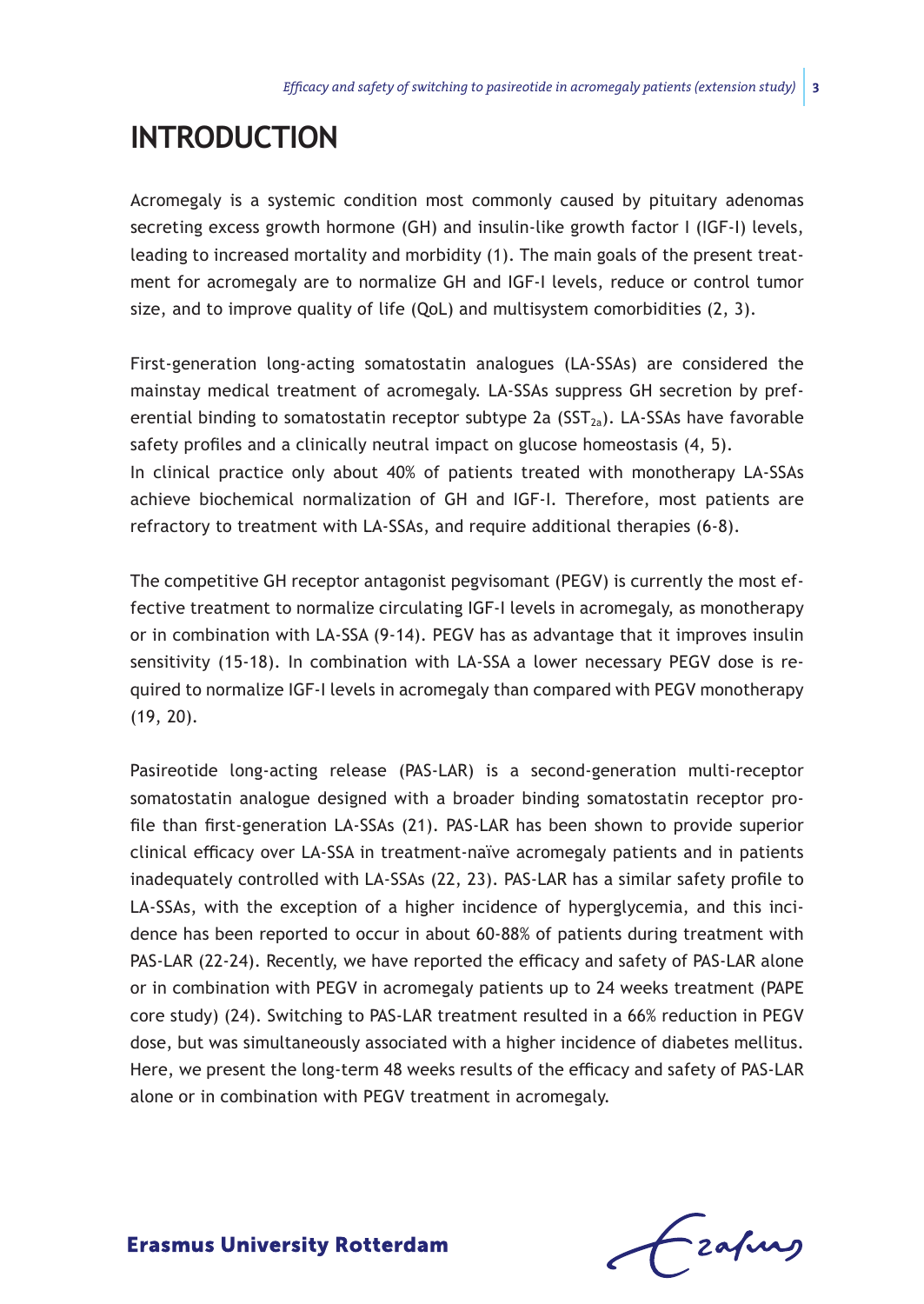# **Subjects and Methods**

## **Study design**

The PAPE study is a prospective, open-label, single-centre study in acromegaly patients, designed to assess the efficacy and safety of PAS-LAR alone, or in combination with PEGV (24) (ClinicalTrials.gov, number NCT02668172). The primary endpoint was to assess efficacy at 24 weeks. Here, we report the secondary endpoints: efficacy and safety from 24 up to 48 weeks. During this follow-up, the goal was to achieve IGF-I normalization (IGF-I  $\leq$  1.2 x ULN) through protocol-based dose titration of PEGV and PAS-LAR (Figure 1). In the core study two groups of patients continued in the extension phase: the PAS-LAR 60 mg monotherapy group and the PAS-LAR/PEGV combination group (24).

Patients in the PAS-LAR 60 mg monotherapy group continued with the 60 mg dose until 48 weeks, unless their IGF-I levels decreased below the median sex- and age adjusted IGF-I normal limits. In that case, the PAS-LAR dose was decreased to 40 mg every 4 weeks. Subsequently, if after at least two PAS-LAR 40 mg injections, IGF-I levels remained suppressed (below the median IGF-I), the PAS-LAR dose was further



**Figure 1.** PAPE study design. The number of participants in each study arm were based on the  $intention-to-treat population (n = 61).$ 

frafing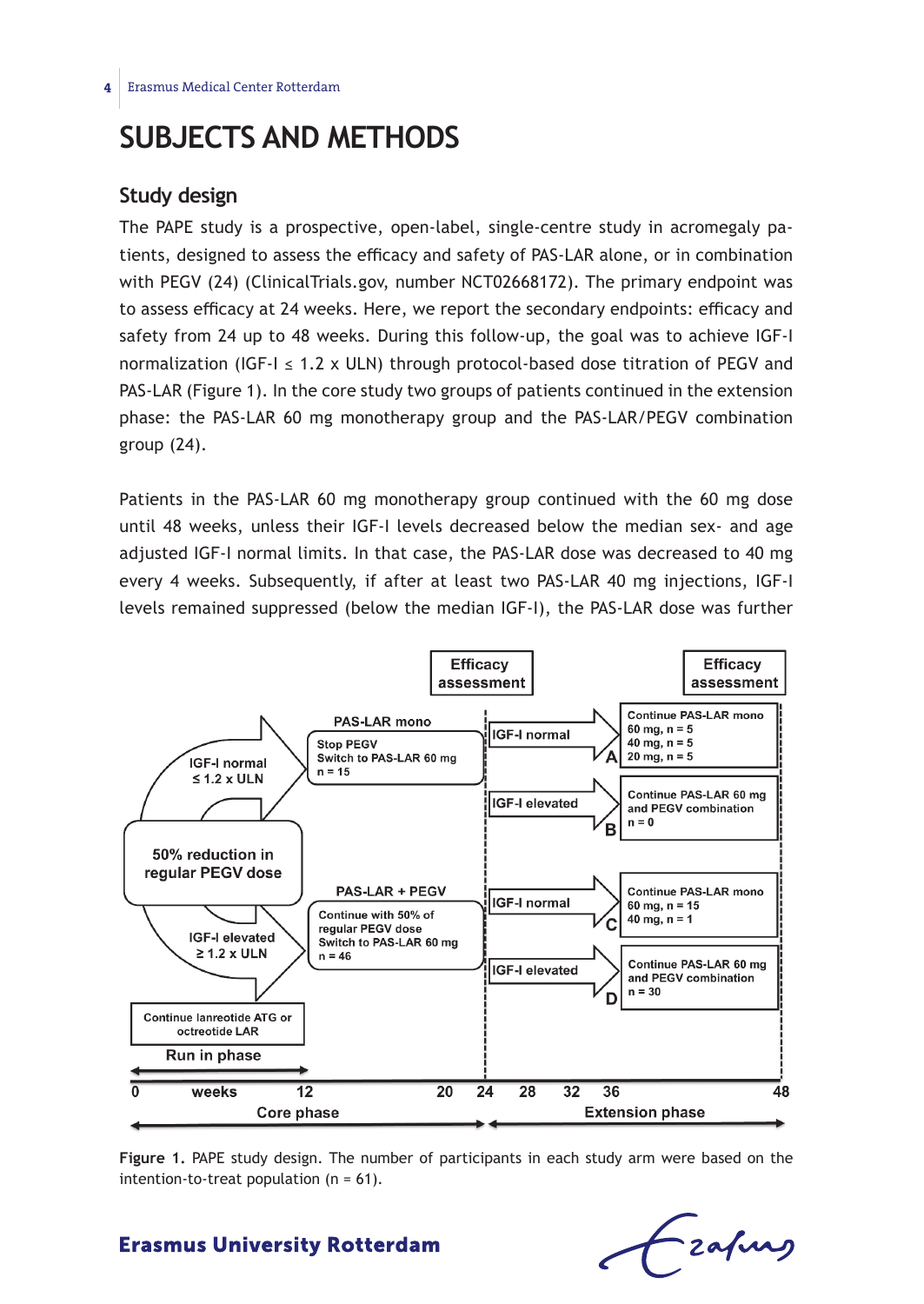decreased to 20 mg (ARM A). However, if IGF-I became elevated ( $\geq 1.2 \times ULN$ ) during PAS-LAR monotherapy, PEGV treatment was restarted in the same dose of the run-in phase (ARM B).

Patients in the PAS-LAR/PEGV combination group who achieved IGF-I normalization at 24 weeks using PEGV doses  $\leq 80$  mg/week, were after 24 weeks instructed to discontinue PEGV treatment and to continue with PAS-LAR 60 mg monotherapy during follow-up (ARM C) (Figure 1). In patients using PEGV doses higher than 80 mg/week, the dose was reduced by 50% every 4 weeks until their IGF-I was normalized ( $\leq 1.2 \times$ ULN). If IGF-I levels became elevated above 1.2 x ULN during combination treatment, the PEGV dose was further increased every 4 weeks depending on the measured IGF-I levels after adjusting treatment (ARM D):

- IGF-I between 1.2–1.5× ULN, the PEGV dose was increased by 20%.
- IGF-I between 1.5–1.7× ULN, the PEGV dose was increased by 30%.
- IGF-I between 1.7–2.0× ULN, the PEGV dose was increased by 40%.
- IGF-I  $\geq$  2.0 x ULN, the PEGV dose was increased by 50%.

If monitoring revealed glucose levels in the diabetic range according to the American Diabetes Association (ADA) criteria (25), metformin was initiated as first-line treatment option. If glycemic control was not achieved after metformin treatment, a DPP-4 inhibitor was added as second choice. When patients still did not achieve normoglycemia they were switched to a treatment with sulfonylureas or GLP-1 receptor analogues. Finally, insulin was started in patients intolerant to GLP-I analogues or when glycemic control was not achievable with GLP-1 analogues. All patients received intensive blood glucose monitoring after start of treatment. Patients who developed rapid hyperglycemia received insulin treatment. The PAPE study was approved by the medical ethics committee of the Erasmus University Medical Centre, and all patients provided written informed consent.

## **Patients**

After 24 weeks, 59 out of 61 patients entered the extension phase (supplemental figure 1). The in‑ and exclusion criteria have been reported previously (24). Briefly, key inclusion criteria were patients with good metabolic control of acromegaly (IGF-I  $\leq$ 1.2 x ULN) for at least 6 months combination treatment of weekly PEGV and maximum doses of first-generation LA-SSAs. Key exclusion criteria were pituitary surgery or radiotherapy within the 6 months prior to study entry and poorly controlled diabetes mellitus, defined as HbA1c  $\geq$  9.0%.

frafing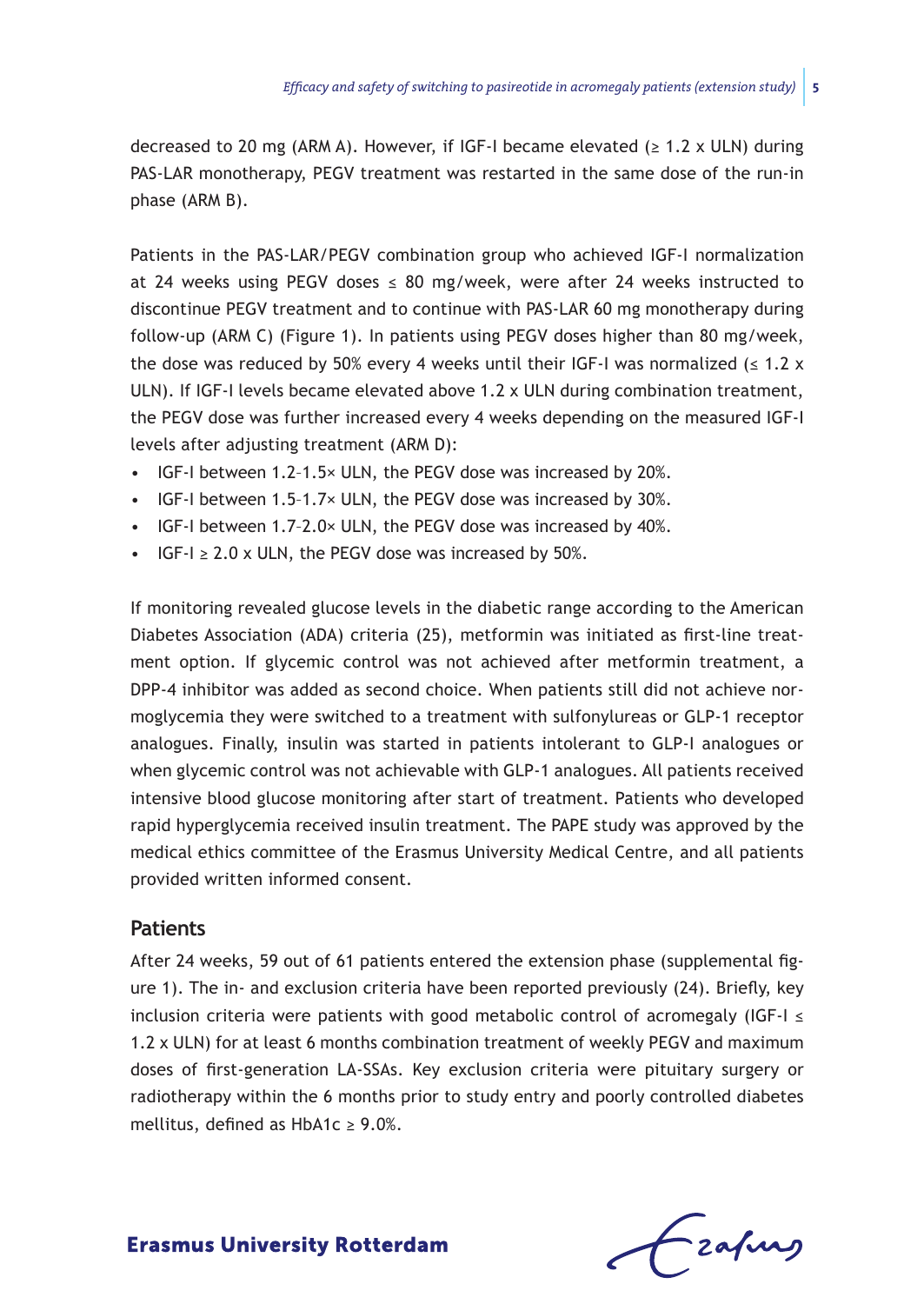#### **Study assessments**

Laboratory measurements were described previously in the core study (24). Safety assessments included: assessment of heart function by electrocardiogram at baseline, 24 weeks, and 48 weeks. The severity of adverse events (AEs) was evaluated according to the Common Terminology Criteria for Adverse Events (CTCAE) (26). At baseline after an overnight fast, a standardized oral glucose tolerance test (OGTT) was performed with 1.75 g glucose per kg body weight (maximum 75 g while simultaneously glucose and insulin levels were measured at t =  $-15$  minutes, t = 0 min., t = 30 min., t = 60 min.,  $t = 90$  min., and  $t = 120$  min. (27). We used published indexes of B-cell function to estimate the first phase and second phase insulin secretion during the OGTT (28).

#### **Outcomes**

The secondary efficacy endpoints were descriptive in nature and were based on the intention-to-treat population. For patients who discontinued the study before 48 weeks imputation based on the principle of last observation carried forward (LOCF) was used. Main efficacy endpoint was defined as the percentage of responders at 48 weeks in the intention-to-treat population, and in each treatment arm (PAS-LAR monotherapy and PAS-LAR/PEGV combination treatment), with an exact 95% confidence interval (95% CI). Response was defined as  $IGF-I \le 1.2 \times ULN$ . Other descriptive endpoints for efficacy included the percentage of patients who could stop PEGV treatment after 48 weeks, and the percentage cumulative PEGV dose reduction, which was calculated as the sum of all administered PEGV doses of all patients at 48 weeks compared with baseline. As reported previously (24), secondary endpoints for safety included the incidence of hyperglycemia and diabetes mellitus, vital signs, and electrocardiogram.

Statistical analyses were performed using SPSS software (version 24 for Windows; SPSS Inc., Chicago, Illinois) and GraphPad Prism® Version 6.04 (GraphPad Software, San Diego, USA). Categorical data were represented as observed frequencies and percentages. Continuous data were represented as mean and 95% CI or median and range. The Kolmogorov-Smirnov and the Shapiro-Wilk test were used to test normality of variables. If assumption of normality was met, the paired t-test was used. For non-normally distributed variables the Wilcoxon signed-rank test was used. For data that did not meet the criteria for normality, logarithmic transformation was applied. Correlation analyses were performed using the Pearson correlation test. *P*-values of < 0.05 were considered statistically significant.

frafing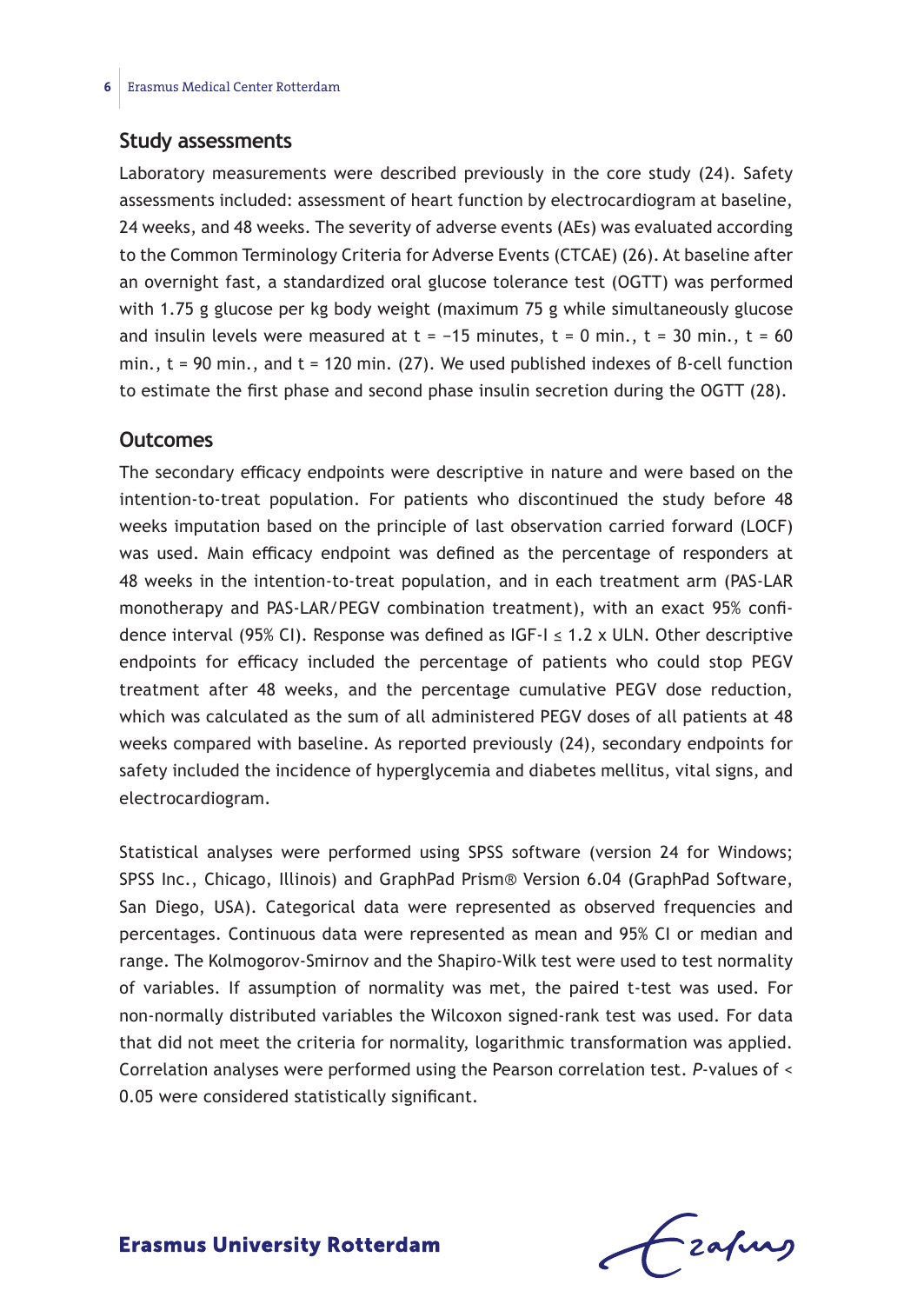# **Results**

# **Efficacy**

The baseline characteristics of the study population have been published before in the core study (24). The percentage of patients achieving IGF-I and GH normalization are shown in table 1.

| Table 1. Feltentage of patients achieving normal for I and On tevels during the study |                 |               |                  |                   |  |  |
|---------------------------------------------------------------------------------------|-----------------|---------------|------------------|-------------------|--|--|
|                                                                                       | <b>Baseline</b> | 12 weeks      | 24 weeks         | 48 weeks          |  |  |
| $ GF-I \leq 1.2 \times ULN$                                                           |                 |               |                  |                   |  |  |
| Overall                                                                               | 53/61 (86.9%)   | 15/61 (24.6%) | 45/61 (73.8%)*   | 47/61 (77.0%)*    |  |  |
| PAS-LAR monotherapy                                                                   | 14/15 (93.3%)   | 15/15 (100%)  | 14/15 (93.3%)    | 14/15 (93.3%)*    |  |  |
| PAS-LAR/PEGV combination                                                              | 39/46 (84.8%)   | 0/46(0%)      | 31/46 (67.4%)    | 33/46 (71.7%)*    |  |  |
| $GH \leq 2.5 \mu g/l$                                                                 |                 |               |                  |                   |  |  |
| Overall                                                                               | 23/61 (37.7%)   | 29/61 (47.5%) | $41/61$ (67.2%)* | 41/61 $(67.2%)^*$ |  |  |
| PAS-LAR monotherapy                                                                   | 10/15 (66.7%)   | 11/15(73.3%)  | 15/15 (100%)*    | 14/15 (93.3%)*    |  |  |
|                                                                                       |                 |               |                  |                   |  |  |

**Table 1.** Percentage of patients achieving normal IGF-I and GH levels during the study

\*Data based on last observation carried forward (LOCF).

At 48 weeks, 77.0% of patients had IGF-I levels within the reference range with a mean IGF-I of 0.98 x ULN (95% CI 0.90 – 1.06) (table 1 and figure 2A). Stratified by treatment group; 93.3% of patients using PAS-LAR monotherapy achieved IGF-I normalization at 24 weeks, which was sustained at 48 weeks. While 67.4% of patients using PAS-LAR and PEGV combination therapy achieved IGF-I normalization at 24 weeks, which increased to 71.7% at 48 weeks. Overall after 48 weeks, 12 of the 14 non-controlled patients had IGF-I levels between 1.2–1.4× ULN. During the extension phase the mean PEGV dose had to be increased from 47 mg/week (95% CI 21–73) to 64 mg/week (95% CI 33–95). At 48 weeks the cumulative reduction in PEGV dose decreased to 52.0% after 48 weeks compared with baseline, and 50.8% (31/61) of patients were off PEGV treatment at the end of study.

In figure 2B GH serum levels are shown stratified by treatment group. Patients in the PAS-LAR monotherapy group had significantly lower baseline GH levels (GH 2.5 µg/l (95% CI 0.8 – 4.2)) than patients in the PAS-LAR/PEGV combination group (GH 11.5 µg/l (95% CI 5.5 – 17.4)). Both groups showed a significant decrease in GH serum levels after initiation of PAS-LAR treatment, with subsequently stable suppressed GH levels in the PAS-LAR monotherapy group until 48 weeks.

The 15 patients in the PAS-LAR monotherapy group remained controlled throughout the study (Figure 1). In fact, in 10 patients (66.7%) a dose reduction was possible to PAS-LAR 40 mg and 20 mg (ARM A). No patients had to restart PEGV treatment

frafing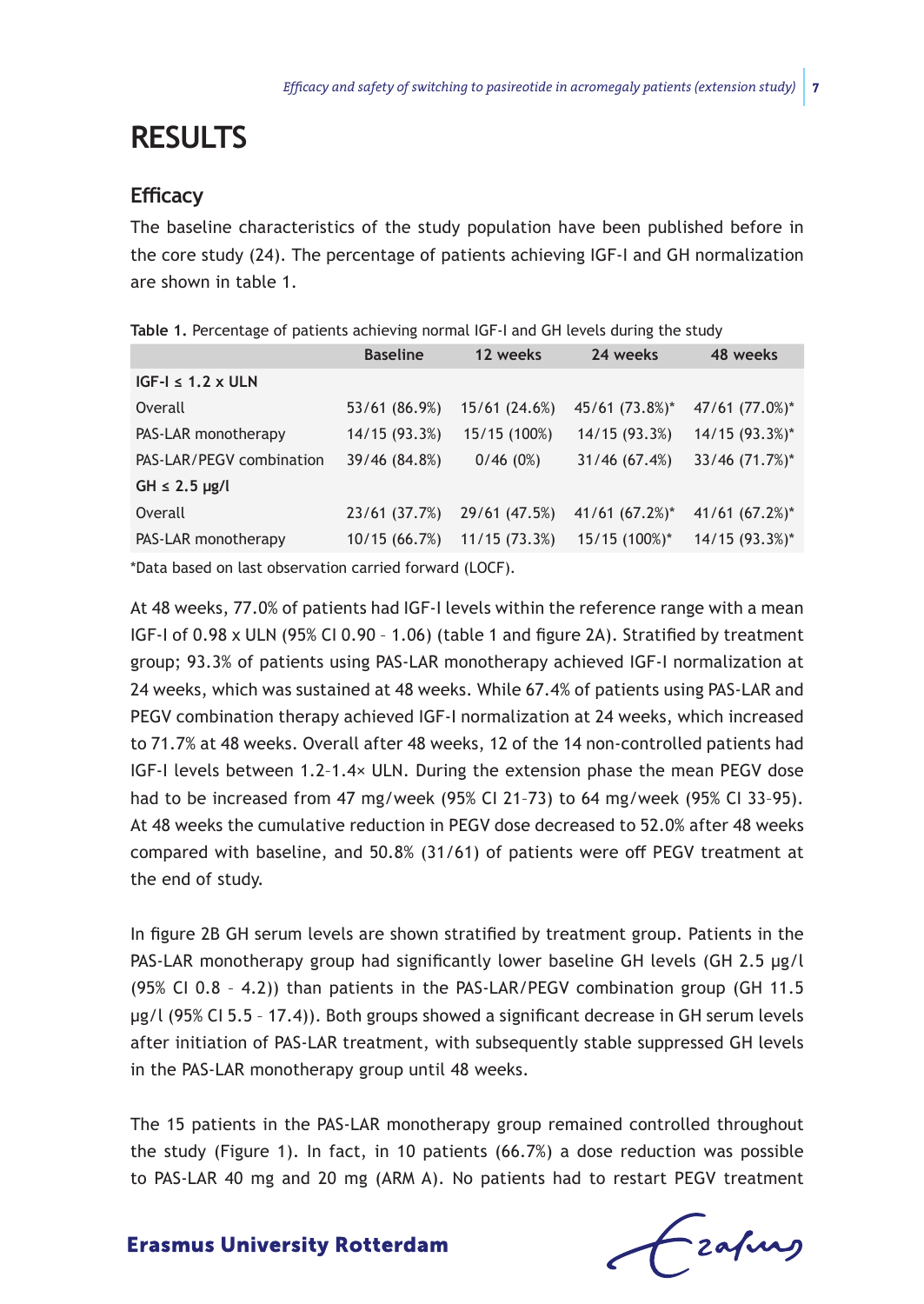

**Figure 2.** IGF-I serum levels and the weekly PEGV dose (2A). Dotted straight black line reflects the IGF-I 1.2 x ULN cut-off. GH serum levels (2B) are depicted in the PAS-LAR monotherapy group in grey and in the combination PAS-LAR/PEGV group in black. Data are expressed as mean (95% CI).

in this group (ARM B). In patients using PAS-LAR and PEGV combination therapy, 16 (34.8%) patients switched to PAS-LAR monotherapy during the extension phase, and in one patient a further dose reduction was possible to PAS-LAR 40 mg (ARM C). The remaining 30 patients required PAS-LAR and PEGV combination treatment, of which 13 patients (21.3%) achieved less than 25% PEGV dose reduction (ARM D). In 12 patients (19.7%) between 25 to 50% PEGV dose reduction was achieved, and in 5 patients (8.2%) a reduction of more than 50% could be attained.

#### *Pasireotide LAR monotherapy*

Among the 15 patients that were switched to PAS-LAR 60 mg monotherapy at 12 weeks, 10 patients had a progressive decline in IGF-I during follow-up, with levels dropping below the median IGF-I reference range. In these patients, the PAS-LAR dose

Lzafurg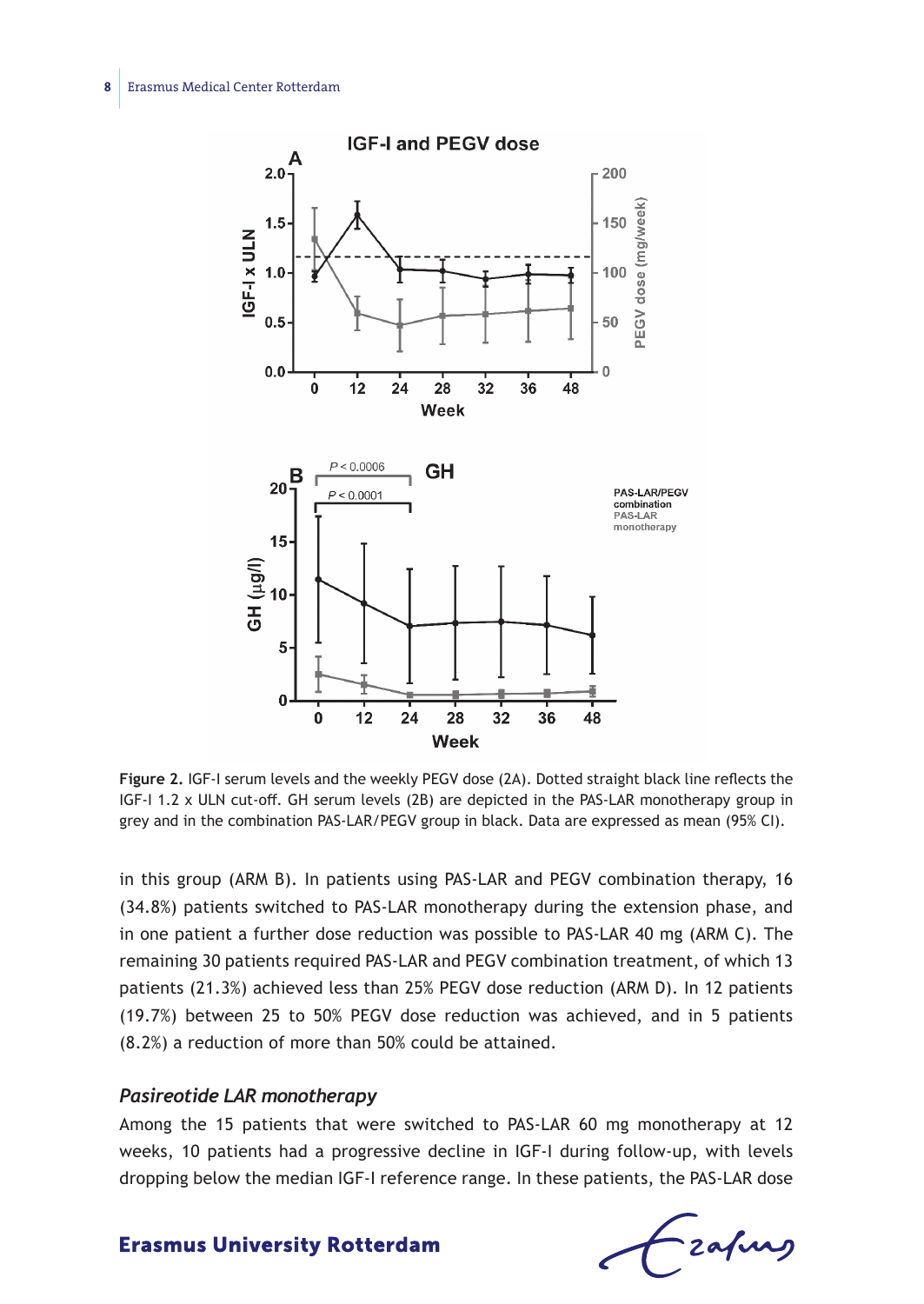was therefore reduced to 40 mg every 4 weeks. Subsequently, in five of those patients the dose was further decreased to 20 mg. At baseline, these patients used a relatively low median PEGV dose of 60 mg/week. In one additional patient who could stop PEGV after 24 weeks, the PAS-LAR could be further reduced to 40 mg during the follow-up.

#### *Partial and non-responders*

We observed that 10 patients on combination treatment who achieved IGF-I normalization after 24 weeks and therefore could stop PEGV, had to restart PEGV treatment during follow-up because their IGF-I levels again increased above 1.2 x ULN (arm D). One patient required a higher dose of PEGV after 48 weeks (100 mg/week) than at baseline (80 mg/week). In three patients using very high doses of PEGV (at baseline (mean baseline PEGV dose 580 mg/week), we could not attain a significant PEGV dose reduction (mean PEGV dose was remained 560 mg/week after 48 weeks).

## **Safety**

#### *Hyperglycemia and diabetes mellitus*

The most common AE related to PAS-LAR treatment was hyperglycemia, and mainly recorded during the core study (24). In total 60 out of 61 patients had a hyperglycemiarelated AE, of which 47 (77.0%) were grade 1 and 2 (table 2). During the extension study grade 3 hyperglycemia was recorded in two patients, while no patients had a grade 4 hyperglycemia-related AE.

| <b>Adverse events</b> | Grade 1/2  | Grades 3/4  |  |
|-----------------------|------------|-------------|--|
| Hyperglycemia         | 48 (78.7%) | 14 (23.0%)  |  |
| Diarrhoea             | 21(34.4%)  | 0           |  |
| Fatigue               | 19 (31.1%) | 0           |  |
| Arthralgia            | 16(26.2%)  | 0           |  |
| Myalgia               | 16(26.2%)  | 0           |  |
| Headache              | 13 (21.3%) | 0           |  |
| Pain injection site   | 12 (19.7%) | 0           |  |
| <b>Dizziness</b>      | 11(18.0%)  | $\mathbf 0$ |  |
| Hypoglycemia          | 9(14.8%)   | 0           |  |
| Arthralgia            | 16(26.2%)  | 0           |  |
| Nausea                | 7(11.5%)   | $\mathbf 0$ |  |
| Alopecia              | 5(8.2%)    | $\mathbf 0$ |  |
| Abdominal pain        | 4(6.6%)    | 0           |  |

**Table 2.** Adverse events regardless of study-drug relationship (>5%) until 48 weeks

Tzafung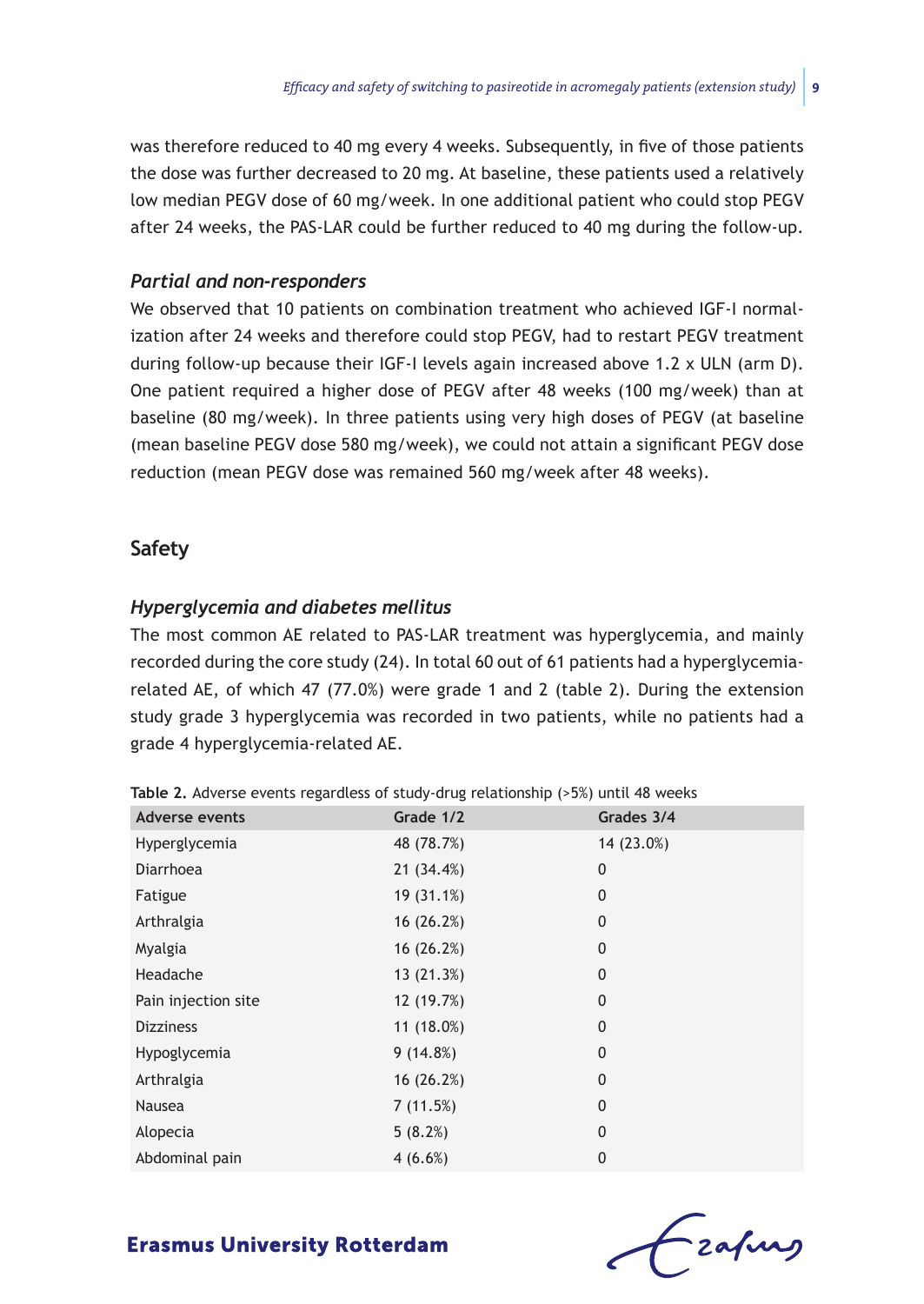At 48 weeks, diabetes of most patients was managed with a combination of metformin and a DPP-4 inhibitor. 73.8% patients required at least one antidiabetic medication. Between 24 and 48 weeks, five patients developed mild diabetes which required additional treatment with metformin alone or combined with a DPP-4 inhibitor. Due to hypoglycemic symptoms related to sulfonylurea treatment, four patients were switched to a GLP-I analogue (supplementary table 1).



**Figure 3.** HbA1c (3A), fasting plasma glucose (3B), fasting plasma insulin (3C) concentrations are expressed as mean (95% CI).

# - zafung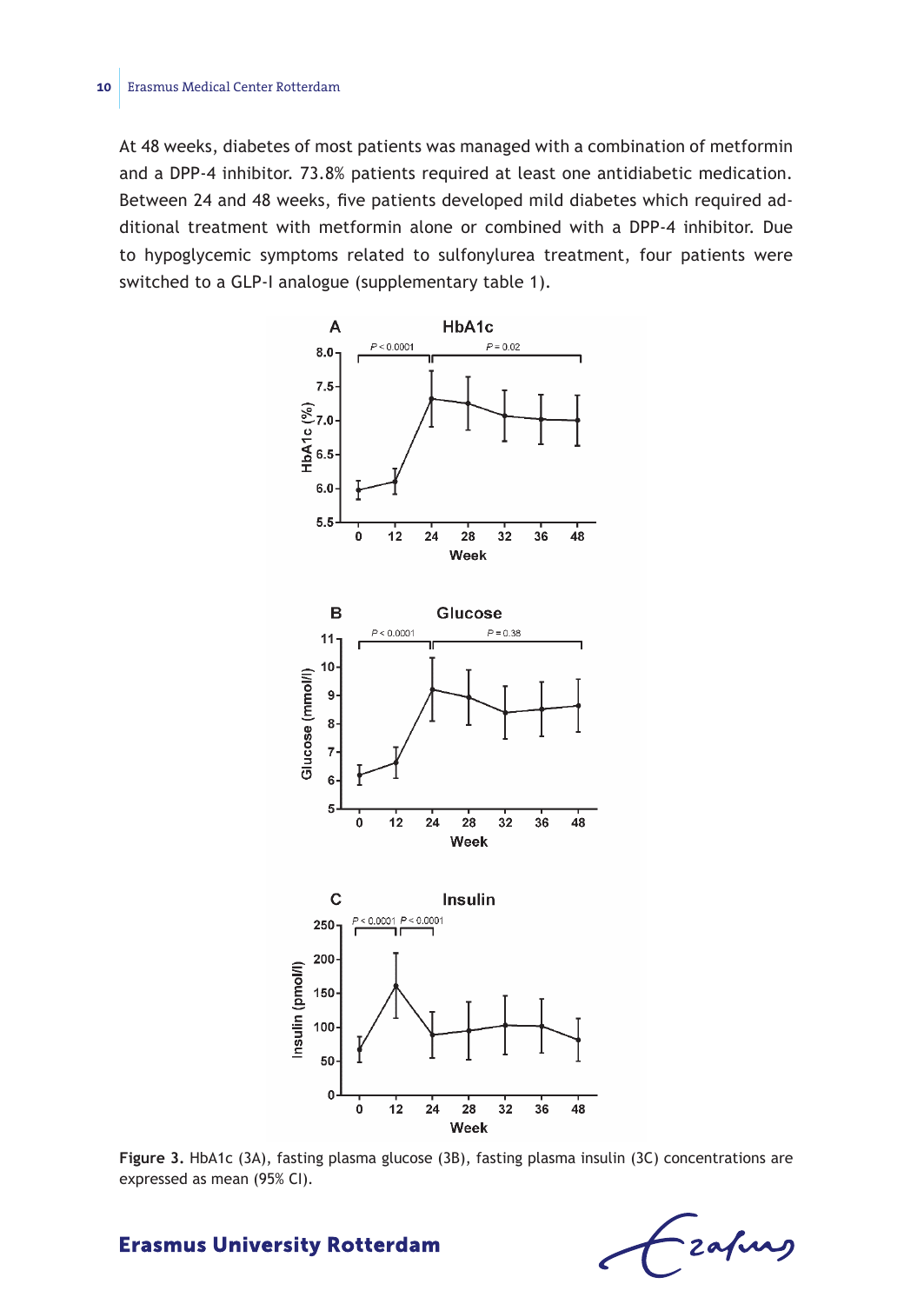During the extension phase the incidence of diabetes mellitus increased slightly from 68.9% to 77.0%. Mean HbA1c and fasting plasma glucose levels increased significantly after PAS-LAR treatment, but decreased slightly after initiation of antidiabetic treatment during follow-up (Figure 3A and 3B).

Mean HbA1c concentrations increased from 6.0% (5.8 – 6.1) at baseline to 7.3% (6.9 – 7.7) after 24 weeks, but decreased slightly to 7.0% (6.6 – 7.4) after 48 weeks. Stratified by treatment group; in the PAS-LAR monotherapy group, mean HbA1c increased from 6.0% (95% CI 5.5– 6.5%) at baseline to 7.1% (95% CI 6.3 – 7.9%) at 24 weeks, and decreased to 6.8% (95% CI 6.0 – 7.7%) at 48 weeks. In the combination treatment group, HbA1c levels showed a similar pattern, increasing from 6.0% (95% CI 5.9 – 6.1%) at baseline to 7.4% (95% CI 6.9 – 7.9%) at 24 weeks, and decreasing to 7.1% (95% CI 6.6 – 7.5%) after 48 weeks. No significant difference was observed in HbA1c levels between patients using PAS-LAR monotherapy and combination treatment at baseline (*P* = 0.36), 24 weeks (*P* = 0.72), and after 48 weeks (*P* = 0.26).

Fasting plasma glucose levels followed a similar profile with 6.2 mmol/l (5.8 – 6.5) at baseline to 9.2 mmol/l (8.1 – 10.3) at 24 weeks, and 8.7 mmol/l (95% CI 7.7 – 9.6) after 48 weeks.

Excluding patients that were receiving insulin therapy at baseline  $(n = 3)$ , fasting insulin levels rose from 67.5 mmol/l (95% CI 48.8 – 86.2) at baseline to 161.4 mmol/l (95% CI 113.5 – 209.3) after 12 weeks. Insulin levels dropped significantly after initiation of PAS-LAR treatment. After 24 weeks, fasting insulin levels decreased significantly to 89.0 mmol/l (95% CI 54.9 – 123.1). We observed a significant inverse relationship between the insulin area under the curve (AUC) during OGTT at baseline and the increase in HbA1c levels between baseline and 24 weeks (r = −0.30, *P* = 0.03). The estimates for β-cell function showed a stronger correlation with the increase in HbA1c; first phase insulin secretion (Stumvoll index, r = −0.37, *P* = 0.005) and second phase insulin secretion (r = −0.38, *P* = 0.004).

#### *Non-hyperglycemia related adverse events*

After hyperglycemia, diarrhea (34.4%), and fatigue (31.1%) were the most common AEs (table 2). Headache was reported by 13 (21.3%) patients and most frequently experienced in the first week after initiation of PAS-LAR treatment, but resolved later after consecutive injections. One patient was diagnosed with sick sinus syndrome during PAS-LAR treatment. After discontinuation of PAS-LAR this AE resolved and she was successfully switched to PEGV monotherapy. Slightly more patients developed diarrhea during the extension phase ( $n = 21$ ) compared to core phase of the study ( $n = 18$ ).

Frafing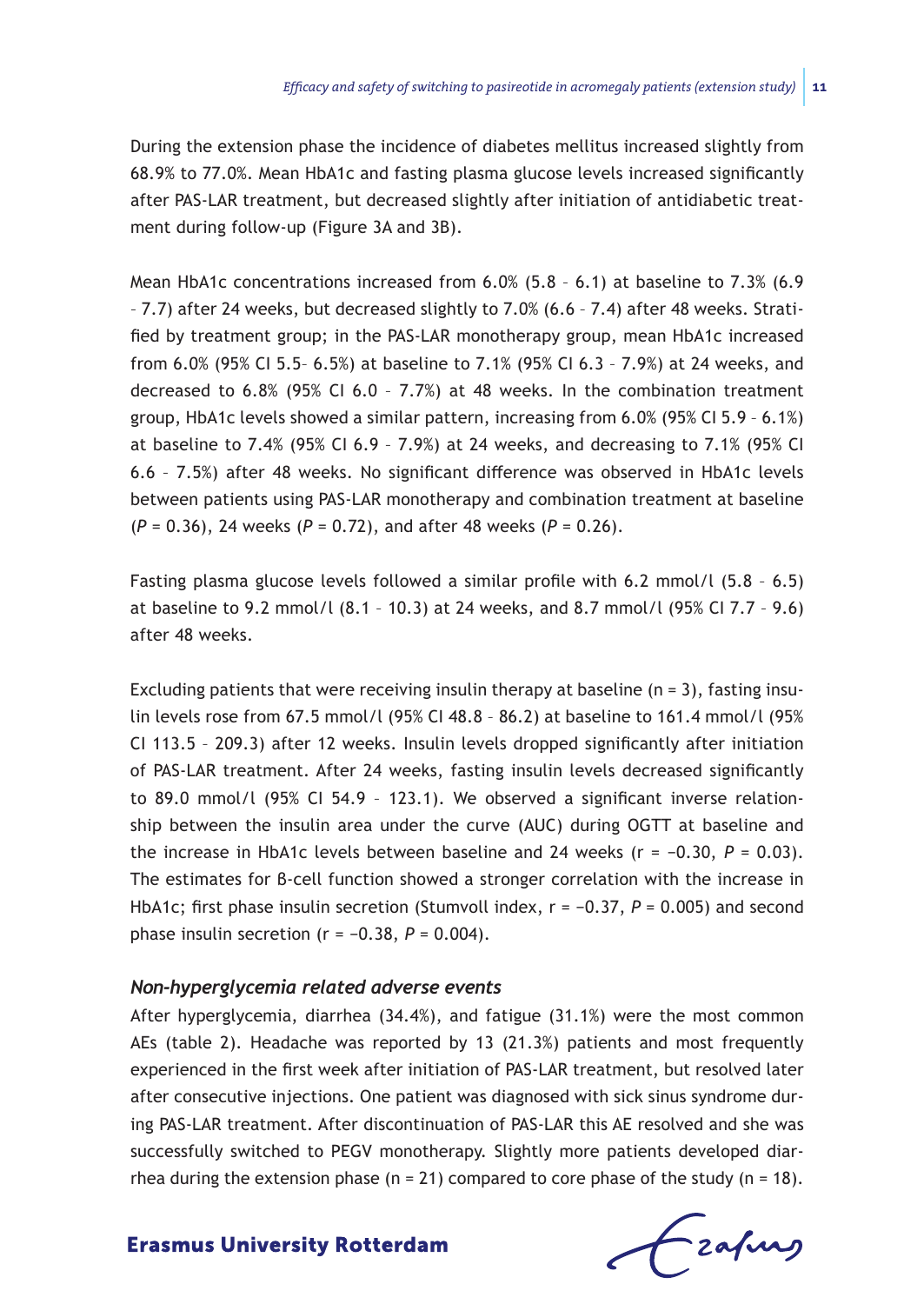# **Discussion**

The results of this clinical study suggest that the efficacy of PAS-LAR was long-term sustained, as after 48 weeks, 77% of patients achieved IGF-I normalization while a cumulative PEGV dose reduction of 54.2% could be achieved, reconfirming the PEGV sparing effect of PAS-LAR. Hyperglycemia was the most important and most common adverse event during the follow-up until 48 weeks. The incidence of diabetes mellitus increased from 68.9% at 24 weeks to 77% at 48 weeks.

It is important to note that the extension phase of our study was not designed to detect a statistically significant difference between the treatment groups after 48 weeks, but it was undertaken to optimally titrate the PEGV and PAS-LAR dose to achieve control of IGF-I within the reference ranges. To achieve IGF-I normalization, we used a systematic PEGV and PAS-LAR dose titration protocol.

We observed that PAS-LAR elicited a wide range of clinical response in this study, ranging from patients that were very sensitive to very resistant. On one hand of the spectrum, patients could stop PEGV treatment and switch to a lower PAS-LAR dose of 40 mg and even 20 mg/month. This IGF-I over-suppression to below median range during PAS-LAR treatment has also recently been described in two patients with acromegaly that were uncontrolled with octreotide LAR 20-30 mg/month and, after crossover to PAS-LAR 40 mg/month, achieved suppressed IGF-I levels below the normal range (29). Conversely, on the other end of the spectrum, a number of patients achieved less than 25% PEGV dose reduction. This heterogeneous clinical response to PAS-LAR may be explained by the inclusion of a heterogeneous acromegaly population with a large variation in baseline PEGV dose.

It is unlikely that a carry-over effect of first-generation LA-SSAs had a large impact in our study on the ultimately achieved PEGV dose reduction after 48 weeks. Nevertheless, it is possible that the initial response in IGF-I normalization of the 10 patients who had to restart PEGV treatment during the extension phase was related to a disappearing carry-over effect of the first-generation LA-SSAs.

It is not clear why the three patients using the highest doses of PEGV could not reduce their PEGV dose after switching to PAS-LAR. Theoretically, one could hypothesize that patients using combination treatment of LA-SSA and high doses PEGV have relatively low  $SST<sub>2</sub>$  and high  $SST<sub>5</sub>$  expression compared to patients using LA-SSA monotherapy, and that therefore these patients would be good responders to PAS-LAR treatment. It remains to be determined whether  $SST<sub>2</sub>$  or  $SST<sub>5</sub>$  protein expression is responsible

frafing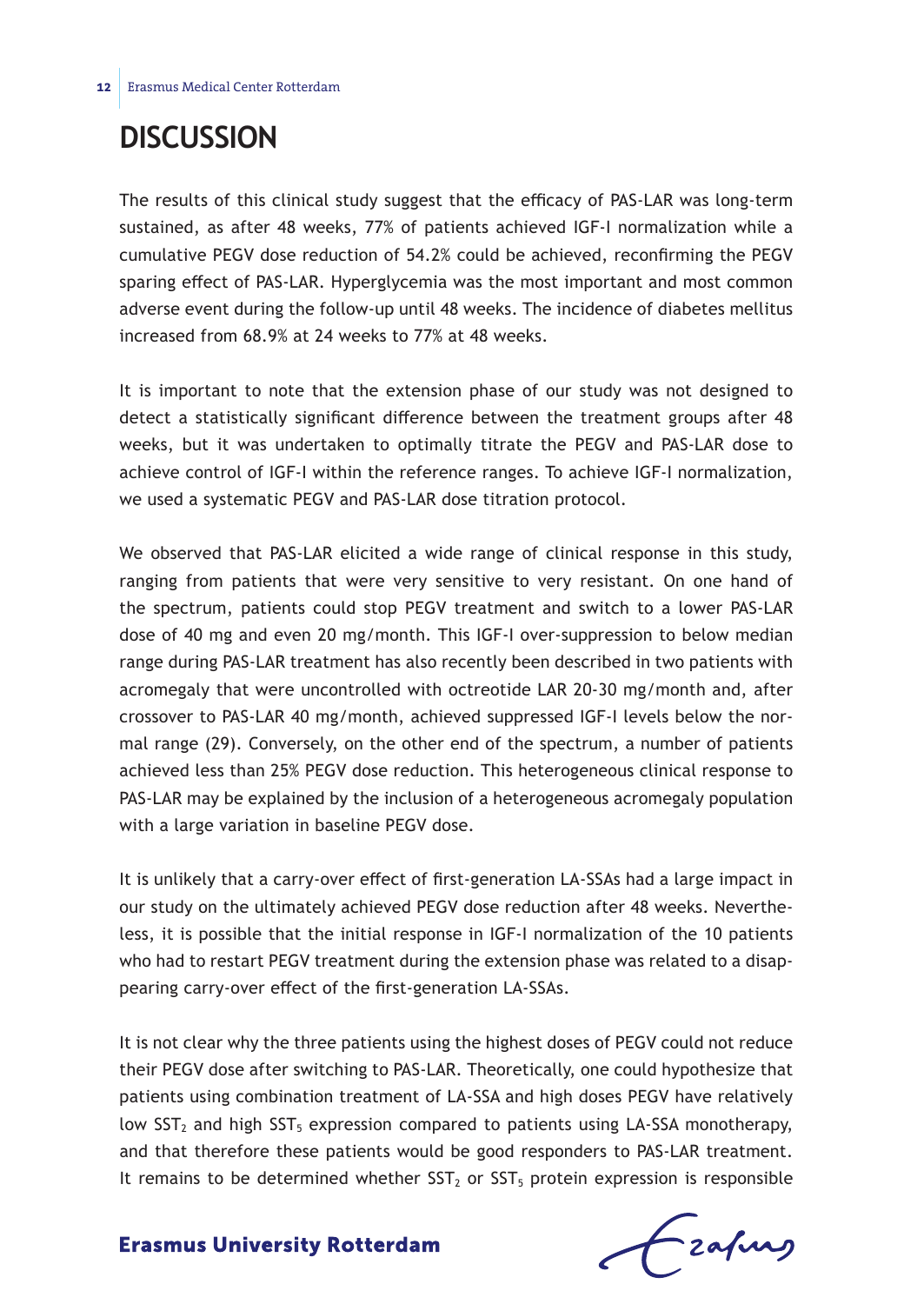for driving the response to PAS-LAR treatment in our study. Furthermore, it is still unknown how PEGV is metabolized in humans, and a wide inter-individual variation in PEGV serum levels have been observed when the same doses were administered (17, 30-32). PEGV serum levels are increased during combination treatment of LA-SSA and PEGV, but it is unknown whether this also occurs during combination treatment with PAS-LAR. Therefore, theoretically patients using high doses of PEGV may benefit less from switching to PAS-LAR.

The insulin-suppressive effect of PAS-LAR may be related to the degree of pasireotideinduced hyperglycemia, as insulin AUC and (more pronounced) baseline β-cell function were inversely correlated with the observed increase in HbA1c between baseline and 24 weeks. These findings indicate that the lower the insulin secretion is at baseline, the greater will be the risk of pasireotide-induced hyperglycemia during follow-up, even in patients with well-controlled diabetes at baseline. Therefore, besides pretreatment baseline glucose and HbA1c levels (33), pancreatic β-cell function is probably an additional and independent risk factor of pasireotide-induced hyperglycemia. Patients using PAS-LAR and PEGV combination treatment did not have a lower HBA1c level than patients using PAS-LAR monotherapy. This observation suggests that the PEGV insulin sensitizing effect does not work in pasireotide-induced hyperglycemia (33).

Our results show that PAS-LAR treatment reduces IGF-I and GH levels after two injections which parallels the reduction in insulin levels which also occurs after two injections, suggesting that the early onset effect of PAS-LAR on IGF-I reduction may be (partly) mediated by suppressing insulin secretion. This is further supported by the observation that although the effects of PAS-LAR on GH suppression were superimposable compared with octreotide LAR, PAS-LAR treatment induced a greater suppression of IGF-I (22).

# **Conclusions**

PAS-LAR monotherapy or in combination with PEGV normalizes IGF-I levels in most acromegaly patients despite an about fifty percent reduction in cumulative PEGV doses. However PAS-LAR therapy coincides with a high incidence of diabetes mellitus, and the risk for developing diabetes during PAS-LAR therapy seems inversely related to insulin secretion at baseline.

Frafing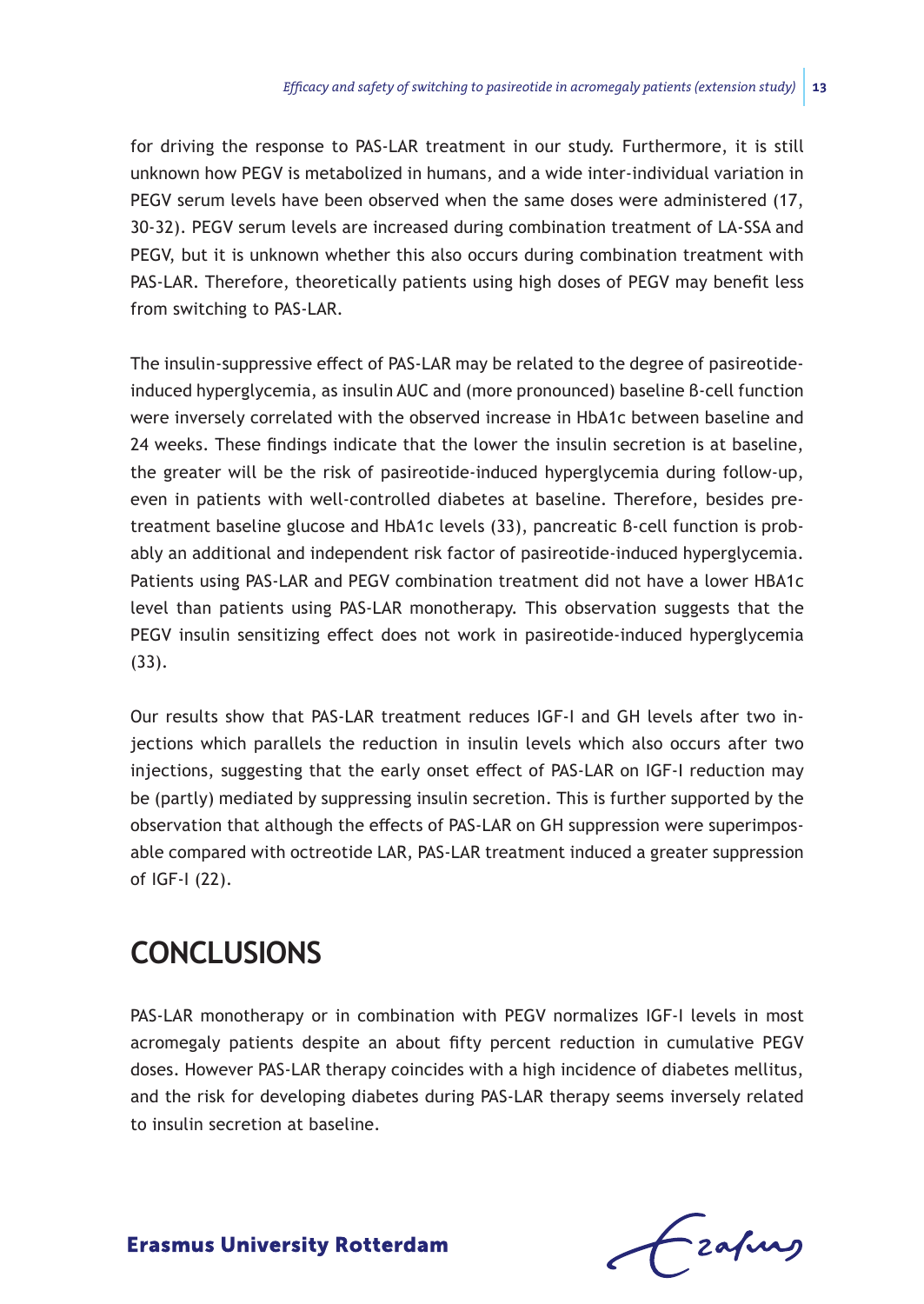#### **14** Erasmus Medical Center Rotterdam

## *Declaration of interests*

AM received a speaker fee from Novartis Pharma. AVDL is a consultant for Novartis Pharma, Pfizer International, and received grants from Novartis Pharma, Ipsen Pharma International and Pfizer International. SN received research and speakers' fee grants from Ipsen Pharma International, Novartis Pharma, Pfizer International and consulting fee from Ipsen Pharma International. The other authors have nothing to declare.

## *Funding*

This was an investigator-initiated study financially supported by Novartis Pharma AG. (ClinicalTrials.gov, number NCT02668172).

#### *Author contributions*

AM, AVDL, and SN conceived and designed the study. AM was responsible for data management and statistical analyses after discussion with all authors. All authors participated in data interpretation and in writing of the report.

## *Acknowledgements*

We acknowledge the study nurses who contributed to the study, and we are grateful for all the patients who participated in the study.

Frafing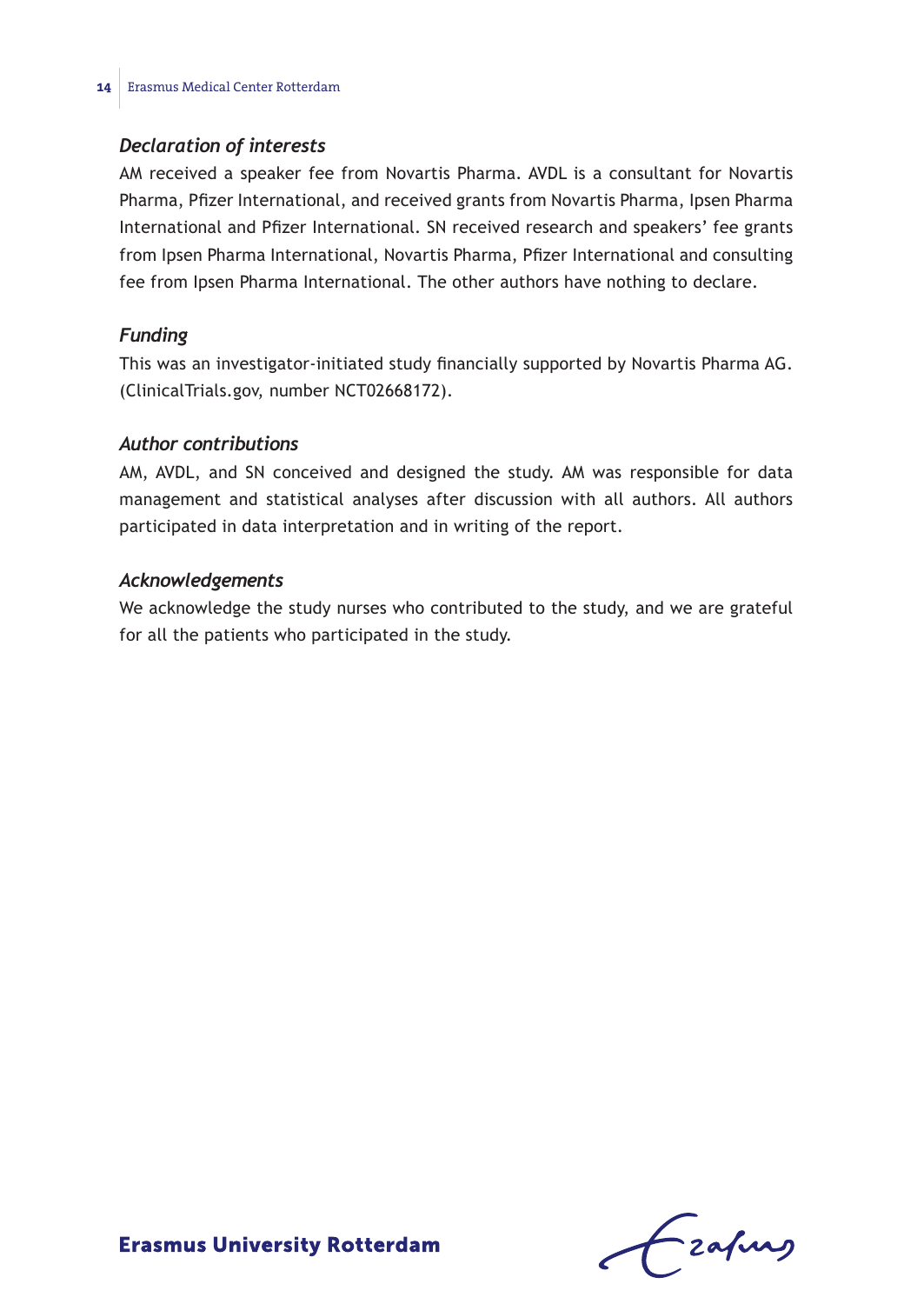# **References**

- 1. **Melmed S.** Medical progress: Acromegaly. *The New England journal of medicine.* 2006; 355:2558-2573.
- 2. **Giustina A, Chanson P, Bronstein MD, Klibanski A, Lamberts S, Casanueva FF, Trainer P, Ghigo E, Ho K, Melmed S, Acromegaly Consensus G.** A consensus on criteria for cure of acromegaly. *The Journal of clinical endocrinology and metabolism.* 2010;95:3141-3148.
- 3. **Giustina A, Chanson P, Kleinberg D, Bronstein MD, Clemmons DR, Klibanski A, van der Lely AJ, Strasburger CJ, Lamberts SW, Ho KK, Casanueva FF, Melmed S.** Expert consensus document: A consensus on the medical treatment of acromegaly. *Nature reviews. Endocrinology.* 2014;10:243‑248.
- 4. **Grasso LF, Auriemma RS, Pivonello R, Colao A.** Adverse events associated with somatostatin analogs in acromegaly. *Expert opinion on drug safety.* 2015;14:1213-1226.
- 5. **Mazziotti G, Floriani I, Bonadonna S, Torri V, Chanson P, Giustina A.** Effects of somatostatin analogs on glucose homeostasis: a metaanalysis of acromegaly studies. *The Journal of clinical endocrinology and metabolism.* 2009;94:1500-1508.
- 6. **Annamalai AK, Webb A, Kandasamy N, Elkhawad M, Moir S, Khan F, Maki-Petaja K, Gayton EL, Strey CH, O'Toole S, Ariyaratnam S, Halsall DJ, Chaudhry AN, Berman L, Scoffings DJ, Antoun NM, Dutka DP, Wilkinson IB, Shneerson JM, Pickard JD, Simpson HL, Gurnell M.** A comprehensive study of clinical, biochemical, radiological, vascular, cardiac, and sleep parameters in an unselected cohort of patients with acromegaly undergoing presurgical somatostatin receptor ligand therapy. *The Journal of clinical endocrinology and metabolism.* 2013;98:1040-1050.
- 7. **Carmichael JD, Bonert VS, Nuno M, Ly D, Melmed S.** Acromegaly clinical trial methodology impact on reported biochemical efficacy rates of somatostatin receptor ligand treatments: a meta-analysis. *The Journal of clinical endocrinology and metabolism.* 2014;99: 1825-1833.
- 8. **Caron PJ, Bevan JS, Petersenn S, Flanagan D, Tabarin A, Prevost G, Maisonobe P, Clermont A, on behalf of the PI.** Tumor Shrinkage with Lanreotide Autogel 120 mg as Primary Therapy in Acromegaly: Results of a Prospective Multicenter Clinical Trial. *The Journal of clinical endocrinology and metabolism.* 2013:jc20133318.
- 9. **Trainer PJ, Drake WM, Katznelson L, Freda PU, Herman-Bonert V, van der Lely AJ, Dimaraki EV, Stewart PM, Friend KE, Vance ML, Besser GM, Scarlett JA, Thorner MO, Parkinson C, Klibanski A, Powell JS, Barkan AL, Sheppard MC, Malsonado M, Rose DR, Clemmons DR, Johannsson G, Bengtsson BA, Stavrou S, Kleinberg DL, Cook DM, Phillips LS, Bidlingmaier M, Strasburger CJ, Hackett S, Zib K, Bennett WF, Davis RJ.** Treatment of acromegaly with the growth hormone-receptor antagonist pegvisomant. *The New England journal of medicine.* 2000;342:1171-1177.
- 10. **van der Lely AJ, Hutson RK, Trainer PJ, Besser GM, Barkan AL, Katznelson L, Klibanski A, Herman-Bonert V, Melmed S, Vance ML, Freda PU, Stewart PM, Friend KE, Clemmons DR, Johannsson G, Stavrou S, Cook DM, Phillips LS, Strasburger CJ, Hackett S, Zib KA, Davis RJ, Scarlett JA, Thorner MO.** Long-term treatment of acromegaly with pegvisomant, a growth hormone receptor antagonist. *Lancet.* 2001;358:1754-1759.
- 11. **Schreiber I, Buchfelder M, Droste M, Forssmann K, Mann K, Saller B, Strasburger CJ, German Pegvisomant I.** Treatment of acromegaly with the GH receptor antagonist pegvisomant in clinical practice: safety and efficacy evaluation from the German Pegviso-

Frafing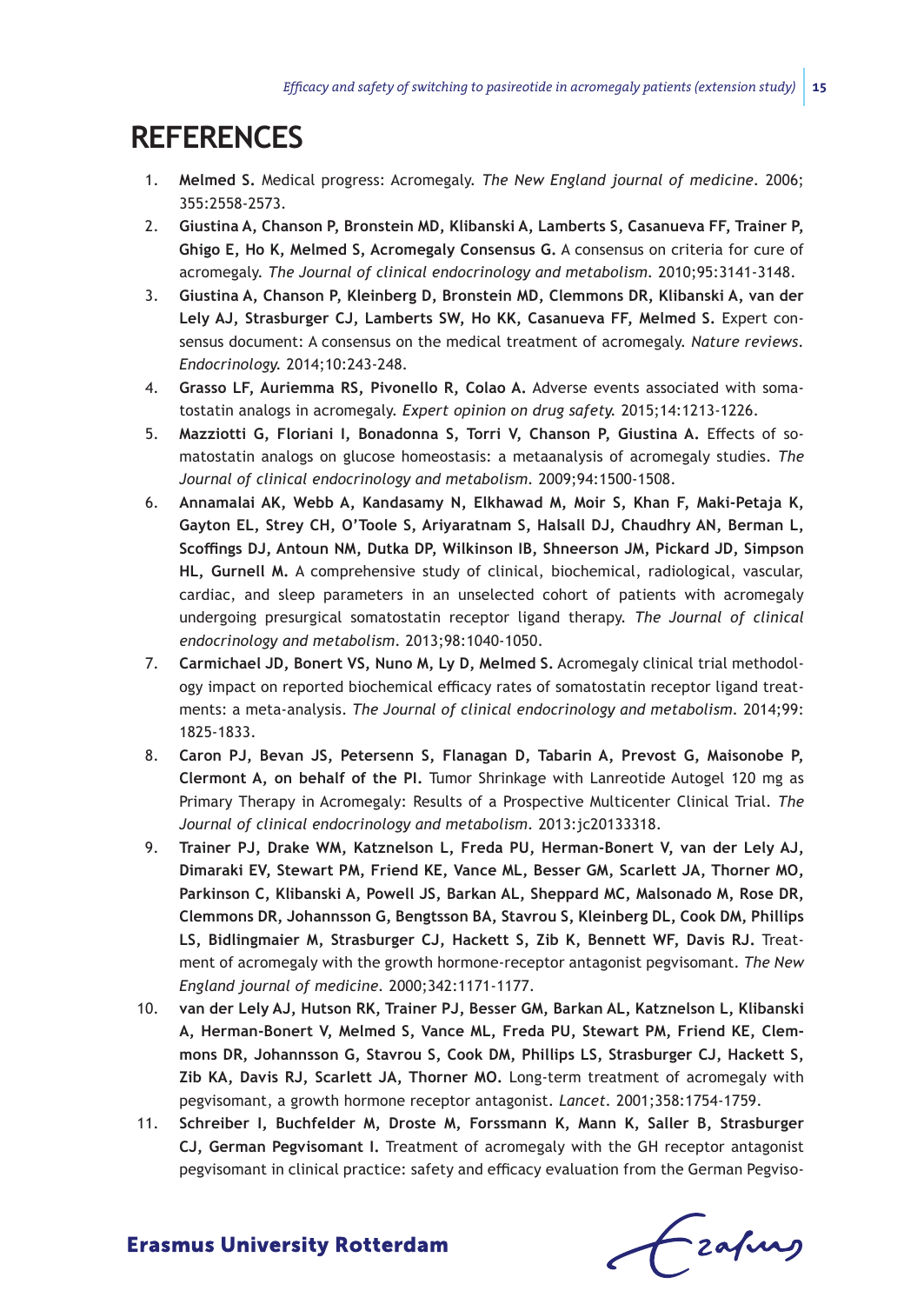#### **16** Erasmus Medical Center Rotterdam

mant Observational Study. *European journal of endocrinology / European Federation of Endocrine Societies.* 2007;156:75‑82.

- 12. **van der Lely AJ, Biller BM, Brue T, Buchfelder M, Ghigo E, Gomez R, Hey-Hadavi J, Lundgren F, Rajicic N, Strasburger CJ, Webb SM, Koltowska-Haggstrom M.** Longterm safety of pegvisomant in patients with acromegaly: comprehensive review of 1288 subjects in ACROSTUDY. *The Journal of clinical endocrinology and metabolism.* 2012;97: 1589-1597.
- 13. **Freda PU, Gordon MB, Kelepouris N, Jonsson P, Koltowska-Haggstrom M, van der Lely AJ.** Long-Term Treatment with Pegvisomant as Monotherapy in Patients with Acromegaly: Experience from Acrostudy. *Endocrine practice : official journal of the American College of Endocrinology and the American Association of Clinical Endocrinologists.* 2014:1‑32.
- 14. **Grottoli S, Maffei P, Bogazzi F, Cannavo S, Colao A, Ghigo E, Gomez R, Graziano E, Monterubbianesi M, Jonsson P, De Marinis L.** ACROSTUDY: the Italian experience. *Endocrine.* 2014;
- 15. **Droste M, Domberg J, Buchfelder M, Mann K, Schwanke A, Stalla G, Strasburger CJ.** Therapy of acromegalic patients exacerbated by concomitant type 2 diabetes requires higher pegvisomant doses to normalise IGF1 levels. *European journal of endocrinology / European Federation of Endocrine Societies.* 2014;171:59‑68.
- 16. **Higham CE, Rowles S, Russell-Jones D, Umpleby AM, Trainer PJ.** Pegvisomant improves insulin sensitivity and reduces overnight free fatty acid concentrations in patients with acromegaly. *The Journal of clinical endocrinology and metabolism.* 2009;94:2459-2463.
- 17. **Lindberg-Larsen R, Moller N, Schmitz O, Nielsen S, Andersen M, Orskov H, Jorgensen JO.** The impact of pegvisomant treatment on substrate metabolism and insulin sensitivity in patients with acromegaly. *The Journal of clinical endocrinology and metabolism.* 2007; 92:1724-1728.
- 18. **Urbani C, Sardella C, Calevro A, Rossi G, Scattina I, Lombardi M, Lupi I, Manetti L, Martino E, Bogazzi F.** Effects of medical therapies for acromegaly on glucose metabolism. *European journal of endocrinology / European Federation of Endocrine Societies.* 2013; 169:99‑108.
- 19. **Neggers SJ, Franck SE, de Rooij FW, Dallenga AH, Poublon RM, Feelders RA, Janssen JA, Buchfelder M, Hofland LJ, Jorgensen JO, van der Lely AJ.** Long-term efficacy and safety of pegvisomant in combination with long-acting somatostatin analogues in acromegaly. *The Journal of clinical endocrinology and metabolism.* 2014:jc20142032.
- 20. **Neggers SJ, van Aken MO, Janssen JA, Feelders RA, de Herder WW, van der Lely AJ.** Long-term efficacy and safety of combined treatment of somatostatin analogs and pegvisomant in acromegaly. *The Journal of clinical endocrinology and metabolism.* 2007; 92:4598-4601.
- 21. **Bruns C, Lewis I, Briner U, Meno-Tetang G, Weckbecker G.** SOM230: a novel somatostatin peptidomimetic with broad somatotropin release inhibiting factor (SRIF) receptor binding and a unique antisecretory profile. *European journal of endocrinology / European Federation of Endocrine Societies.* 2002;146:707‑716.
- 22. **Colao A, Bronstein M, Freda P, Gu F, Shen CC, Gadelha M, Fleseriu M, van der Lely A, Farrall A, Hermosillo Resendiz K, Ruffin M, Chen Y, Sheppard M, on behalf of the Pasireotide CSG.** Pasireotide versus octreotide in acromegaly: a head-to-head superiority study. *The Journal of clinical endocrinology and metabolism.* 2014:jc20132480.

Frahing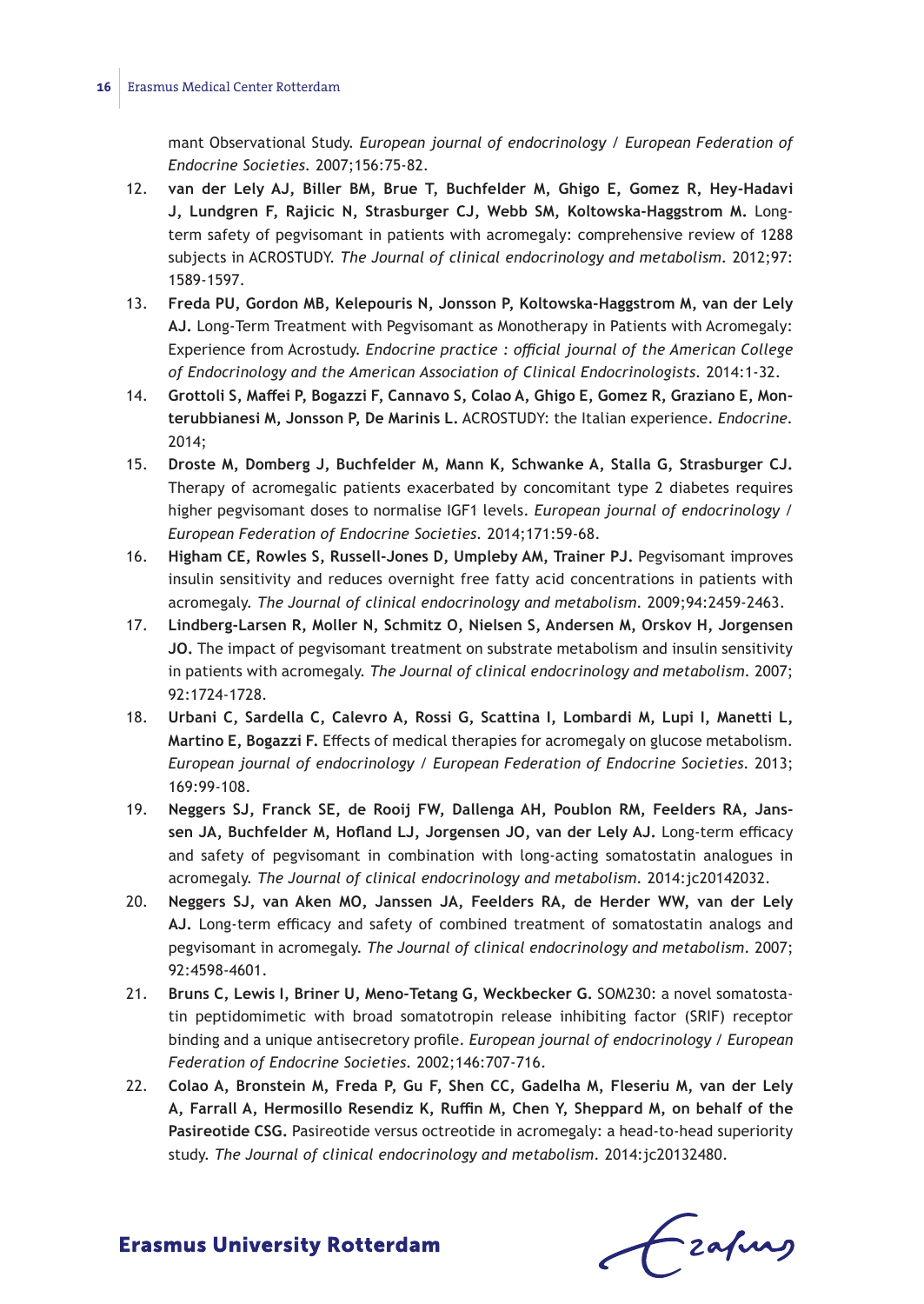- 23. **Gadelha MR, Bronstein MD, Brue T, Coculescu M, Fleseriu M, Guitelman M, Pronin V, Raverot G, Shimon I, Lievre KK, Fleck J, Aout M, Pedroncelli AM, Colao A, on behalf of the Pasireotide CSG.** Pasireotide versus continued treatment with octreotide or lanreotide in patients with inadequately controlled acromegaly (PAOLA): a randomised, phase 3 trial. *The lancet. Diabetes & endocrinology.* 2014;
- 24. **Muhammad A, van der Lely AJ, Delhanty PJD, Dallenga AHG, Haitsma IK, Janssen J, Neggers S.** Efficacy and Safety of Switching to Pasireotide in Patients With Acromegaly Controlled With Pegvisomant and First-Generation Somatostatin Analogues (PAPE Study). *The Journal of clinical endocrinology and metabolism.* 2018;103:586‑595.
- 25. **American Diabetes A.** (2) Classification and diagnosis of diabetes. *Diabetes care.* 2015;38 Suppl:S8-S16.
- 26. **National Cancer Institute: Common Terminology Criteria for Adverse Events (CTCAE)**. Version 4.0 https://ctep.cancer.gov/protocoldevelopment/electronic\_applications/ctc. htm (2010). Accessed 14-08-2015.
- 27. **World Health Organization.** Definition, diagnosis and classification of diabetes mellitus and its complications — report of a WHO consultation. Part 1. Diagnosis and classification of diabetes mellitus.Geneva: World Health Organization; 1999 [WHO/NCD/NCS/99.2].
- 28. **Stumvoll M, Van Haeften T, Fritsche A, Gerich J.** Oral glucose tolerance test indexes for insulin sensitivity and secretion based on various availabilities of sampling times. *Diabetes care.* 2001;24:796‑797.
- 29. **Shimon I, Saeger W, Wildemberg LE, Gadelha MR.** Somatotropinomas inadequately controlled with octreotide may over-respond to pasireotide: the importance of dose adjustment to achieve long-term biochemical control. *Hormones.* 2017;16:84‑91.
- 30. **Muhammad A, van der Lely AJ, O'Connor RD, Delhanty PJ, Dal J, Dallenga AH, Feelders RA, Janssen JA, Jorgensen JO, Neggers SJ.** What is the efficacy of switching to weekly pegvisomant in acromegaly patients well controlled on combination therapy? *European journal of endocrinology / European Federation of Endocrine Societies.* 2016; 174:663‑667.
- 31. **Madsen M, Fisker S, Feldt-Rasmussen U, Andreassen M, Kristensen LO, Orskov H, Jorgensen JO.** Circulating levels of pegvisomant and endogenous growth hormone during prolonged pegvisomant therapy in patients with acromegaly. *Clinical endocrinology.* 2014;80:92‑100.
- 32. **Jorgensen JO, Feldt-Rasmussen U, Frystyk J, Chen JW, Kristensen LO, Hagen C, Orskov H.** Cotreatment of acromegaly with a somatostatin analog and a growth hormone receptor antagonist. *The Journal of clinical endocrinology and metabolism.* 2005;90: 5627-5631.
- 33. **Schmid HA, Brue T, Colao A, Gadelha MR, Shimon I, Kapur K, Pedroncelli AM, Fleseriu M.** Effect of pasireotide on glucose‑ and growth hormone-related biomarkers in patients with inadequately controlled acromegaly. *Endocrine.* 2016;53:210‑219.

Czafurg